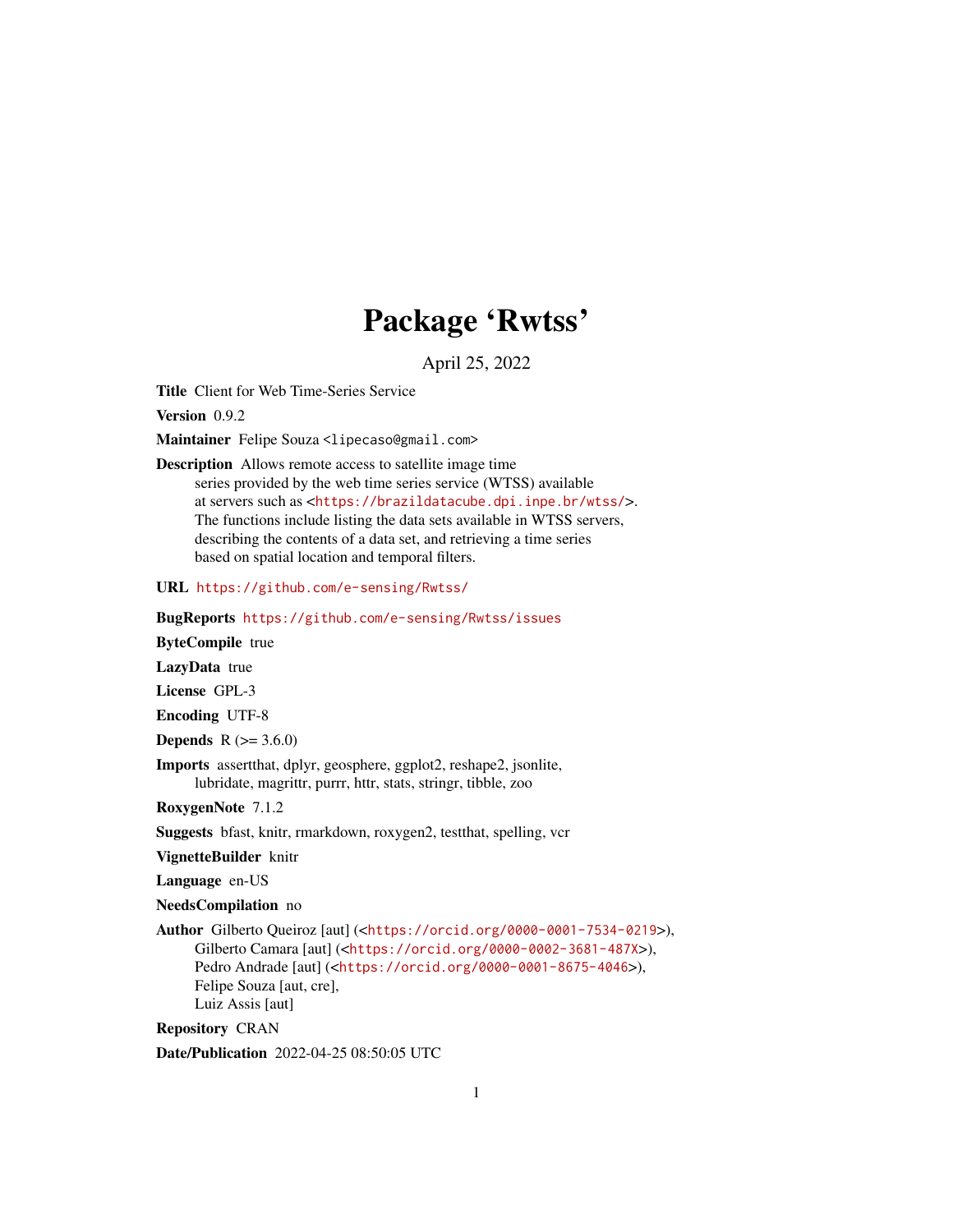# <span id="page-1-0"></span>R topics documented:

|       | $w$ ts guess_satellite $\ldots \ldots \ldots \ldots \ldots \ldots \ldots \ldots \ldots \ldots \ldots \ldots$            | - 5                       |
|-------|-------------------------------------------------------------------------------------------------------------------------|---------------------------|
|       |                                                                                                                         |                           |
|       |                                                                                                                         | -6                        |
|       |                                                                                                                         | -6                        |
|       | .wtss_remove_trailing_dash $\ldots \ldots \ldots \ldots \ldots \ldots \ldots \ldots \ldots \ldots \ldots \ldots \ldots$ |                           |
|       |                                                                                                                         |                           |
|       |                                                                                                                         | $\overline{\phantom{0}}8$ |
|       |                                                                                                                         |                           |
|       |                                                                                                                         |                           |
|       |                                                                                                                         |                           |
|       |                                                                                                                         |                           |
|       |                                                                                                                         |                           |
|       |                                                                                                                         |                           |
|       |                                                                                                                         |                           |
|       |                                                                                                                         |                           |
|       |                                                                                                                         |                           |
|       |                                                                                                                         |                           |
| Index |                                                                                                                         | 17                        |
|       |                                                                                                                         |                           |

Rwtss-package *Rwtss*

#### Description

An R client to the web time series service (WTSS)

#### Rwtss API

Implements an R interface to a web time series service (WTSS) that offers time series of remote sensing data using a simple API. A WTSS server takes as input an Earth observation data cube, that has a spatial and a temporal dimension and can be multidimensional in terms of its attributes.

The WTSS API has four commands:

- 'wtss': given an URL, creates a connection to a WTSS service
- 'list\_coverages': returns a list of coverages (cubes) available in the WTSS server.
- 'describe\_coverage': returns the metadata for a given coverage.
- 'time\_series': returns a time series for a spatio-temporal location.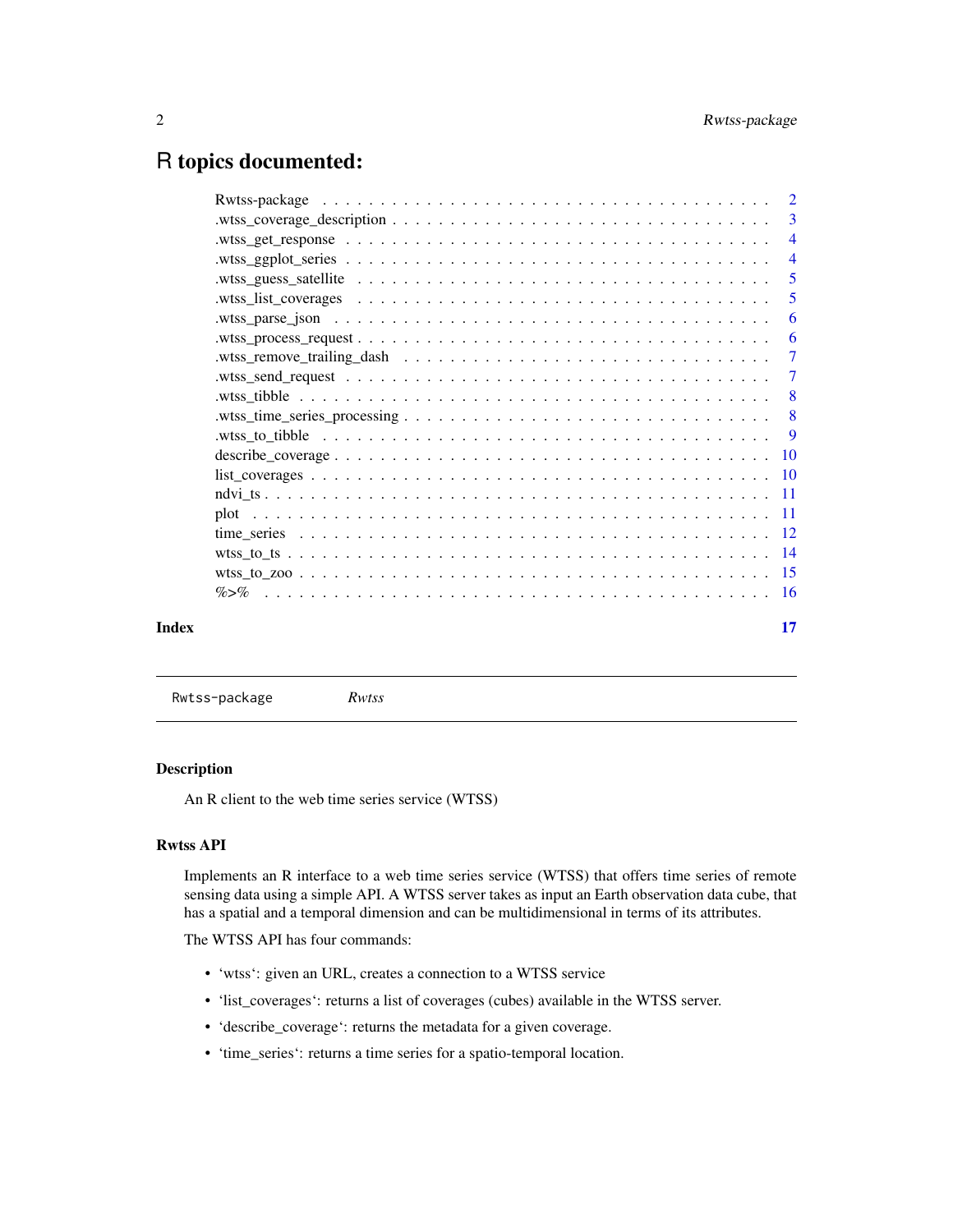#### <span id="page-2-0"></span>Author(s)

Maintainer: Felipe Souza <lipecaso@gmail.com>

Authors:

- Gilberto Queiroz <gilberto.queiroz@inpe.br> [\(ORCID\)](https://orcid.org/0000-0001-7534-0219)
- Gilberto Camara <gilberto.camara@inpe.br> [\(ORCID\)](https://orcid.org/0000-0002-3681-487X)
- Pedro Andrade <pedro.andrade@inpe.br> [\(ORCID\)](https://orcid.org/0000-0001-8675-4046)
- Luiz Assis <luiz.assis@inpe.br>

#### See Also

Useful links:

- <https://github.com/e-sensing/Rwtss/>
- Report bugs at <https://github.com/e-sensing/Rwtss/issues>

.wtss\_coverage\_description

*Decodes the description from a WTSS coverage*

#### Description

creates a tibble to store the description of the WTSS coverage

#### Usage

.wtss\_coverage\_description(URL, cov)

#### Arguments

| URL | URL of the coverage                        |
|-----|--------------------------------------------|
| cov | coverage response provided by WTSS service |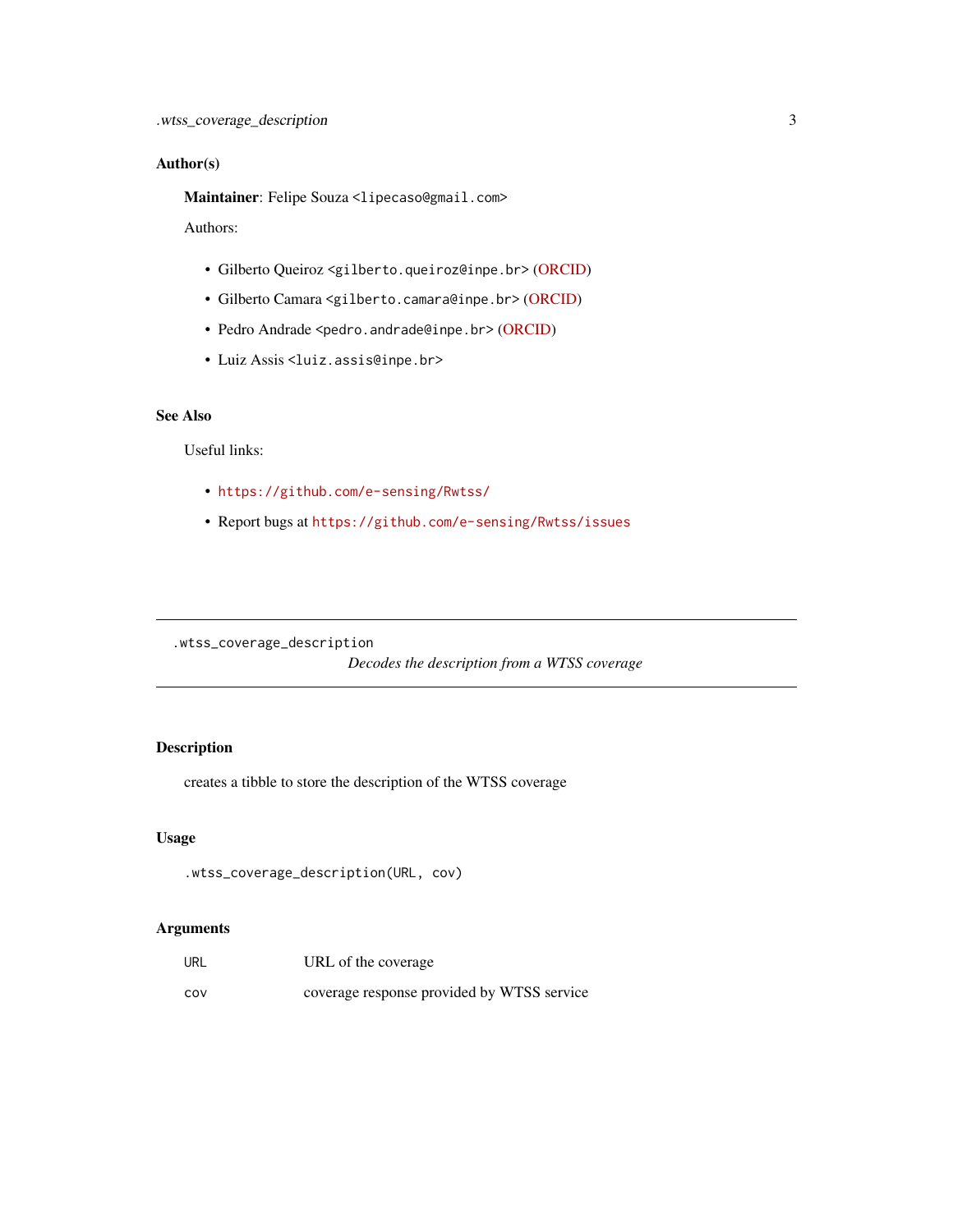<span id="page-3-0"></span>.wtss\_get\_response *Get a response to the WTSS server*

### Description

Sends a request to the WTSS server and gets a response

#### Usage

```
.wtss_get_response(request, ...)
```
#### Arguments

| request  | valid request according to the WTSS protocol     |
|----------|--------------------------------------------------|
| $\cdots$ | additional parameters that can be added in httr. |

#### Value

response from the server

.wtss\_ggplot\_series *Plot one timeSeries using ggplot*

### Description

Plots a set of time series using ggplot. This function is used for showing the same lat/long location in a series of time steps.

#### Usage

```
.wtss_ggplot_series(row, colors = "Dark2")
```
#### Arguments

| row    | A row of a sits tibble with the time series to be plotted. |
|--------|------------------------------------------------------------|
| colors | The set of Brewer colors to be used for plotting.          |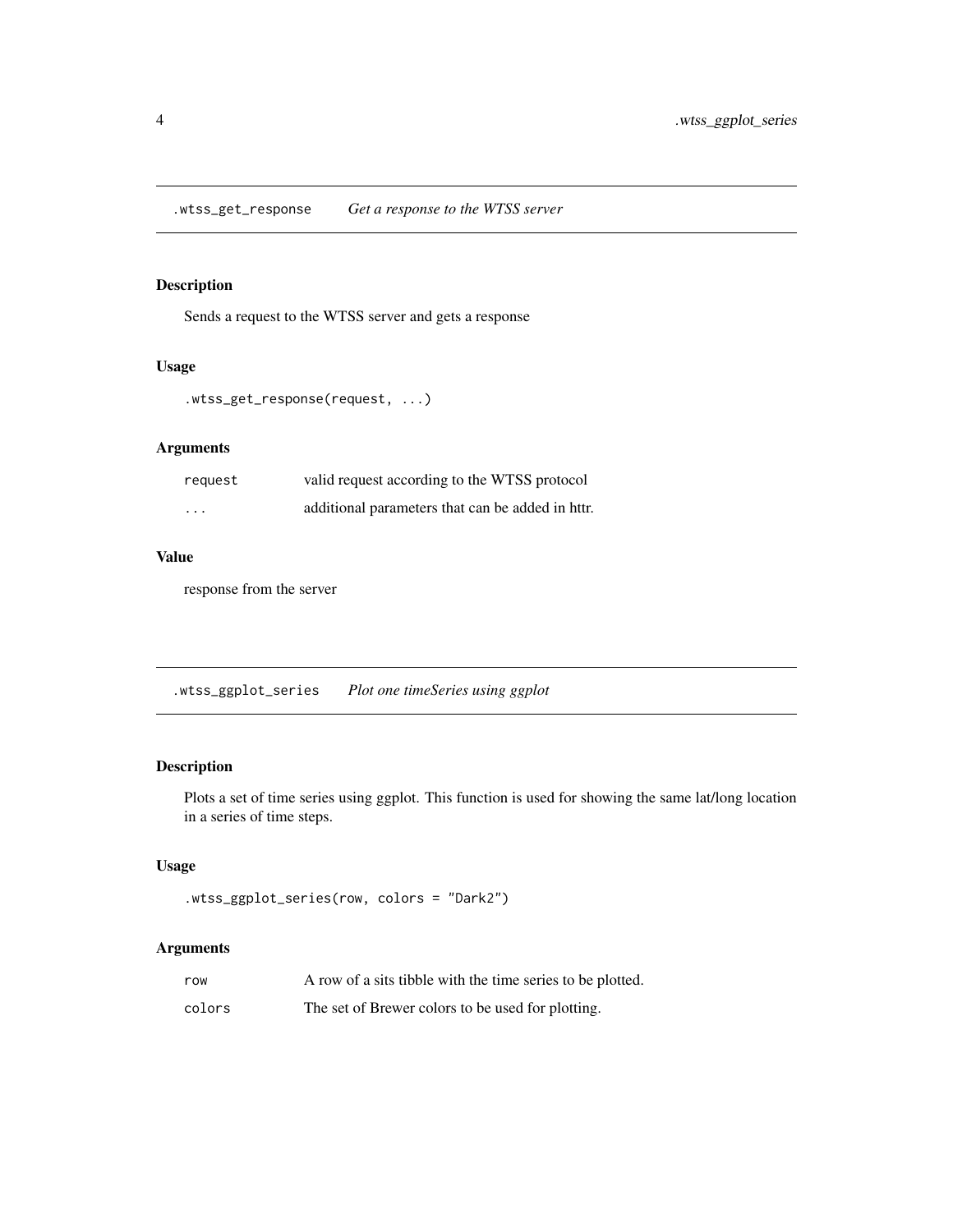<span id="page-4-0"></span>.wtss\_guess\_satellite *Try a best guess for the type of sensor/satellite*

#### Description

Based on resolution, tries to guess what is the satellite.

#### Usage

```
.wtss_guess_satellite(xres)
```
#### Arguments

xres xres of the coverage

#### Value

Satellite sensor pair

#### Author(s)

Gilberto Camara, <gilberto.camara@inpe.br>

.wtss\_list\_coverages *Retrieves the list of cubes from the URL server*

### Description

Use the WTSS protocol to find out available coverages

#### Usage

```
.wtss_list_coverages(URL)
```
#### Arguments

URL URL of the WTSS service

### Value

updated WTSS object.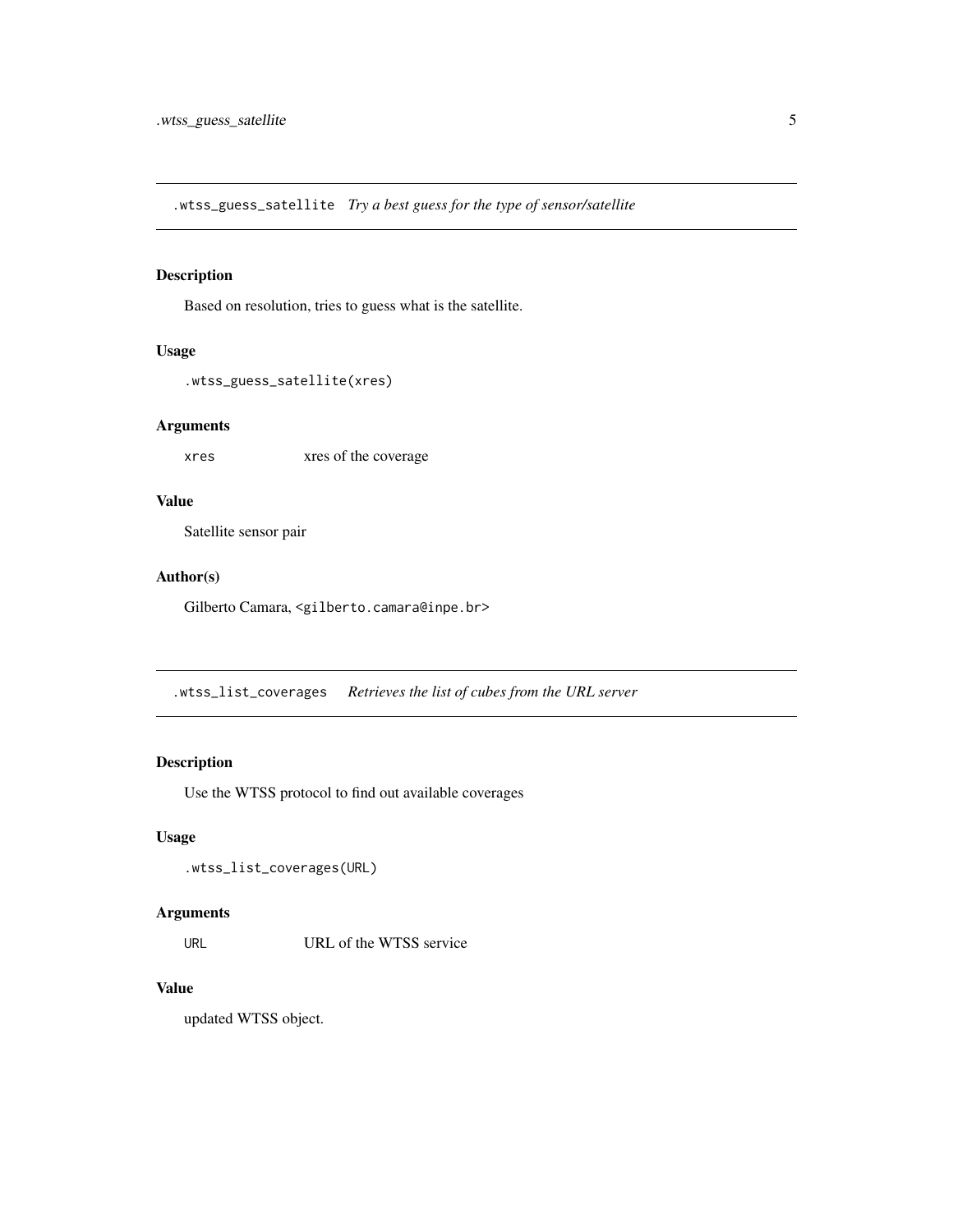<span id="page-5-0"></span>

Parse a JSON response from the WTSS service

#### Usage

```
.wtss_parse_json(response)
```
#### Arguments

response valid JSON response from the WTSS service

#### Value

parsed JSON document

.wtss\_process\_request *Process a request to the WTSS server*

#### Description

Process a request

#### Usage

.wtss\_process\_request(request)

#### Arguments

request valid request to the WTSS service

#### Value

parsed JSON document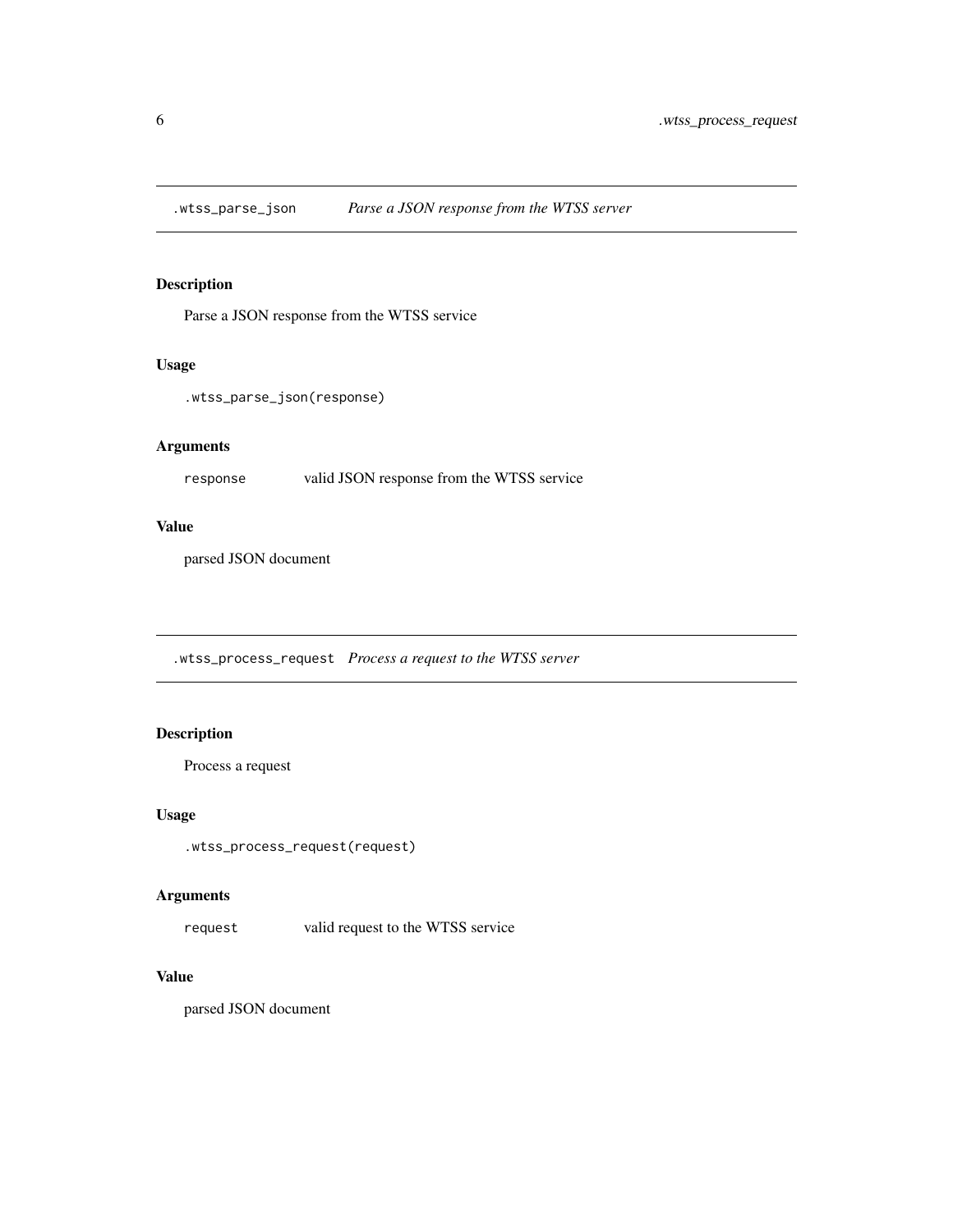<span id="page-6-0"></span>.wtss\_remove\_trailing\_dash

*Remove trailing dashes from a WTSS server address*

#### Description

The WTSS URL cannot have a trailing dash. This functions checks and removes it, if present.

#### Usage

.wtss\_remove\_trailing\_dash(URL)

#### Arguments

URL A WTSS URL

#### Value

URL without trailing dash

.wtss\_send\_request *Send a request to WTSS server*

#### Description

Sends a request to the WTSS server and times out after 10 tries

#### Usage

```
.wtss_send_request(request, ...)
```
#### Arguments

| request | valid request according to the WTSS protocol     |
|---------|--------------------------------------------------|
| .       | additional parameters that can be added in httr. |

#### Value

response from the server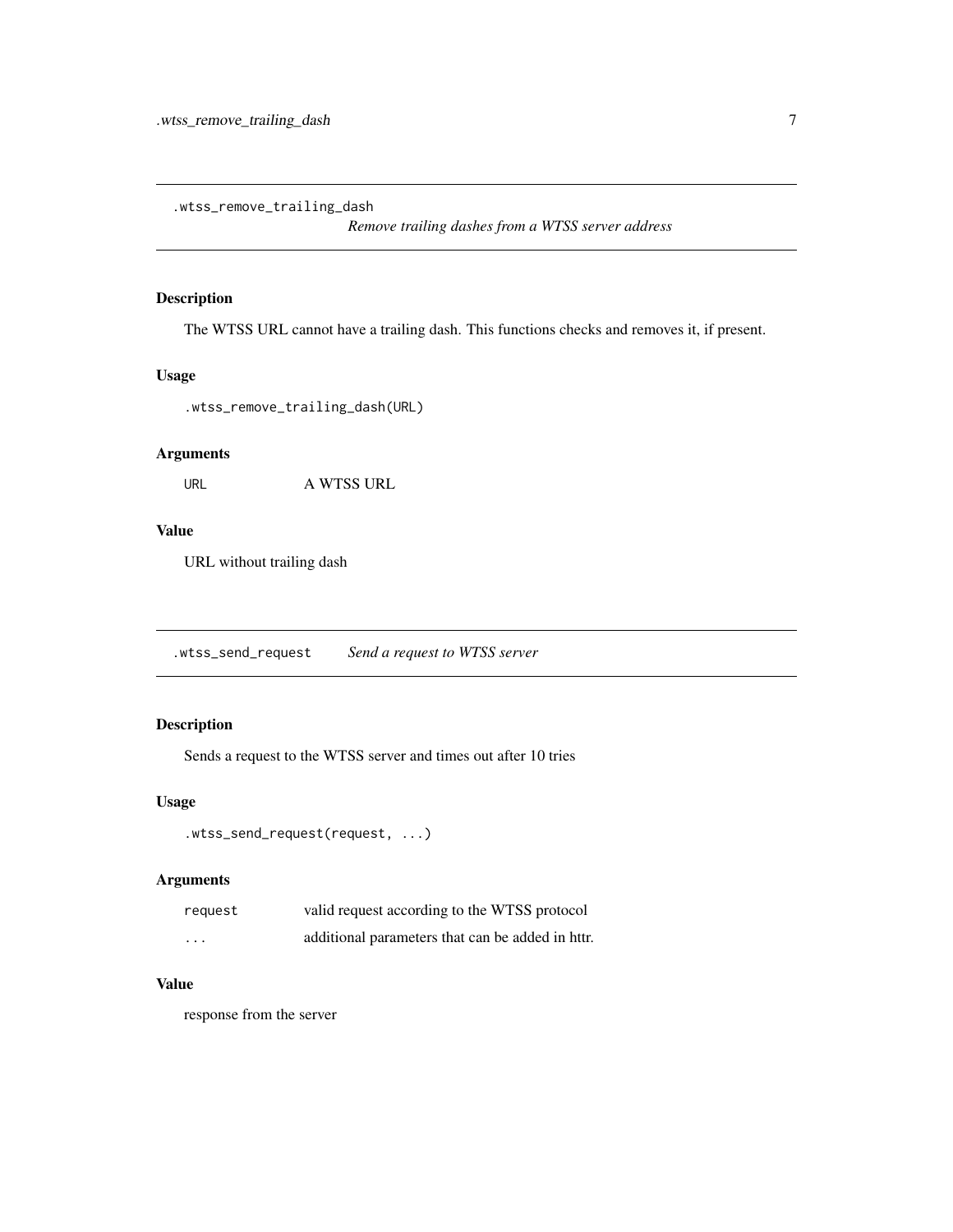<span id="page-7-0"></span>

This function returns an empty tibble that contains the satellite image time series and its metadata. The columns are <longitude, latitude, start\_date, end\_date, label, cube, time\_series>. WTSS functions produce a tibble as output.

#### Usage

.wtss\_tibble()

#### Value

A tibble.

#### Author(s)

Gilberto Camara, <gilberto.camara@inpe.br>

.wtss\_time\_series\_processing

*Processing a Time Series Result from WTSS*

#### Description

Processing a Time Series Result from WTSS

#### Usage

.wtss\_time\_series\_processing(items)

#### Arguments

items Items retrieved from WTSS server

#### Value

tibble with a time series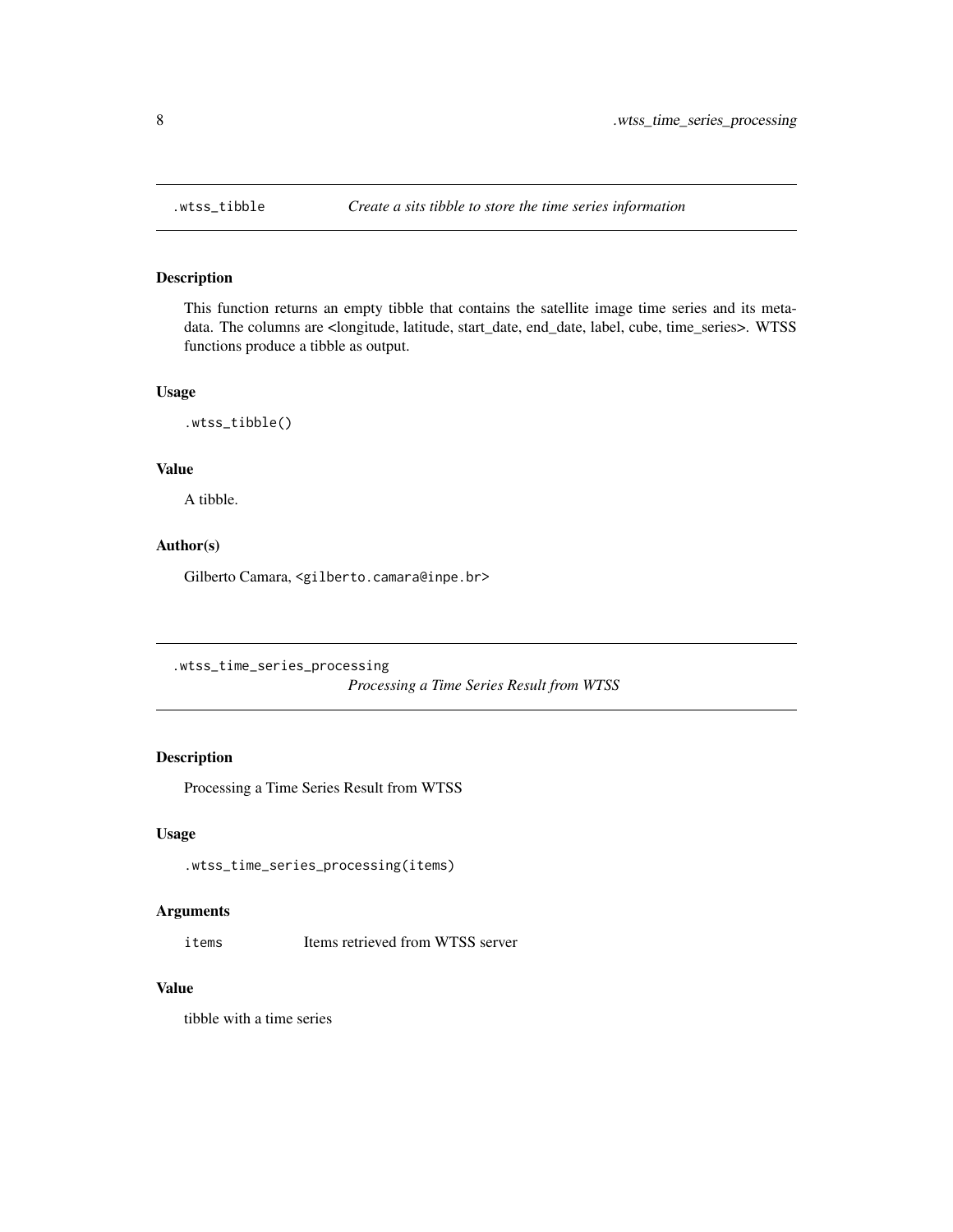<span id="page-8-0"></span>

Converts data from an instance of a zoo series to a sits tibble.

#### Usage

```
.wtss_to_tibble(
  ts,
 name,
 bands,
 longitude,
 latitude,
  start_date,
 end_date,
  cov_desc
\mathcal{E}
```
### Arguments

| ts         | list of time series retrieved by WTSS       |
|------------|---------------------------------------------|
| name       | Name of the coverage where data comes from. |
| bands      | Bands to be retrieved from the time series. |
| longitude  | Longitude of the chosen location.           |
| latitude   | Latitude of the chosen location.            |
| start_date | Starting date of the time series            |
| end_date   | End date of the time series                 |
| cov_desc   | Description of the WTSS coverage            |

#### Value

Time series in sits tibble format.

#### Author(s)

Gilberto Camara, <gilberto.camara@inpe.br>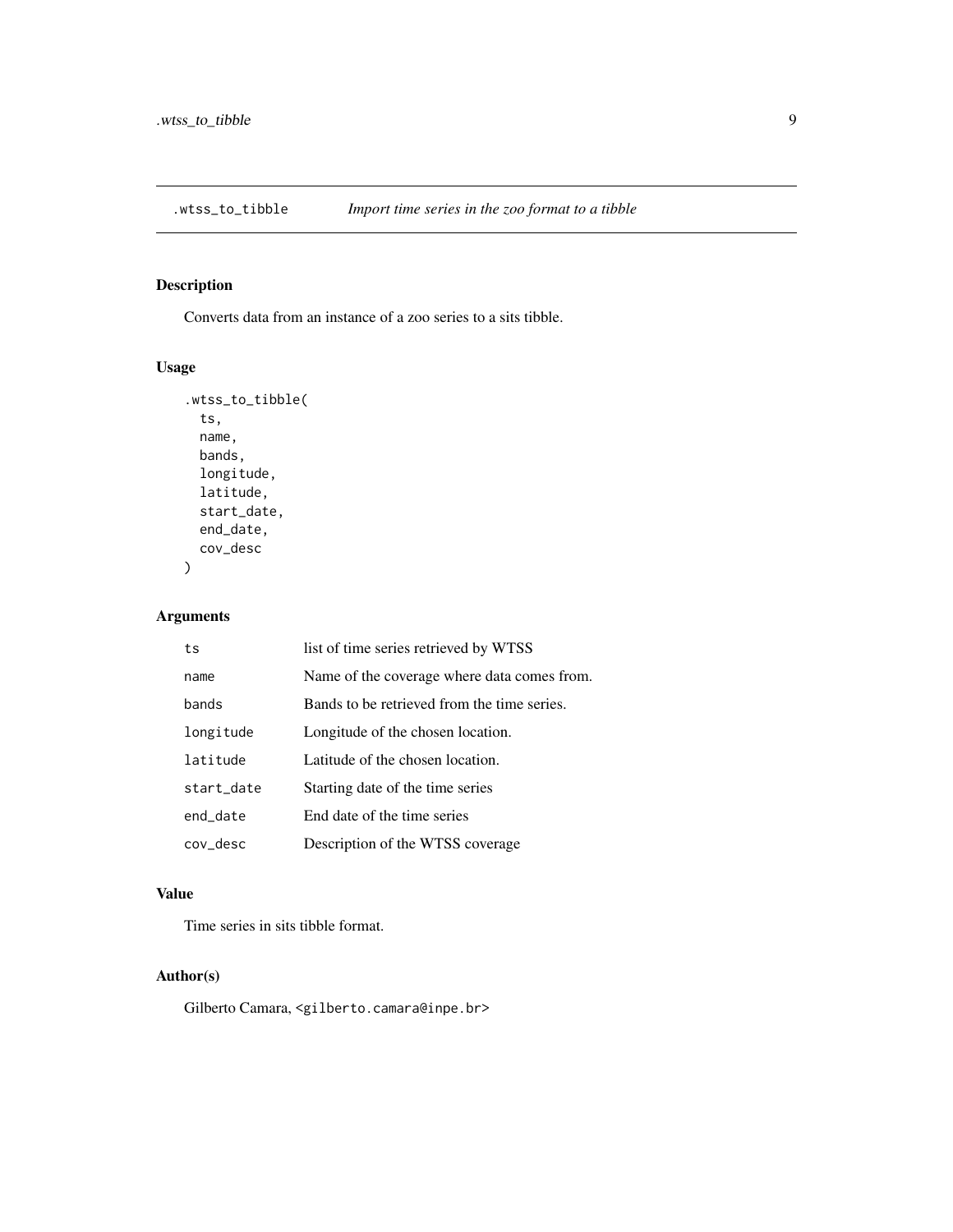<span id="page-9-0"></span>describe\_coverage *Retrieves the list of cubes from the URL server*

#### Description

Contacts the WTSS server to describe one coverage

#### Usage

```
describe_coverage(URL, name, .print = TRUE)
```
#### Arguments

| URL    | URL of the server              |
|--------|--------------------------------|
| name   | name of coverage               |
| .print | Print the coverage description |

#### Value

tibble with coverage description

#### Examples

```
## Not run:
# Using external server
describe_coverage("https://brazildatacube.dpi.inpe.br/wtss/",
                  "LC8_30_16D_STK-1")
```
## End(Not run)

list\_coverages *List the coverages available in the WTSS service*

#### Description

Lists coverages available in the WTSS service

#### Usage

list\_coverages(URL)

#### Arguments

URL URL of the server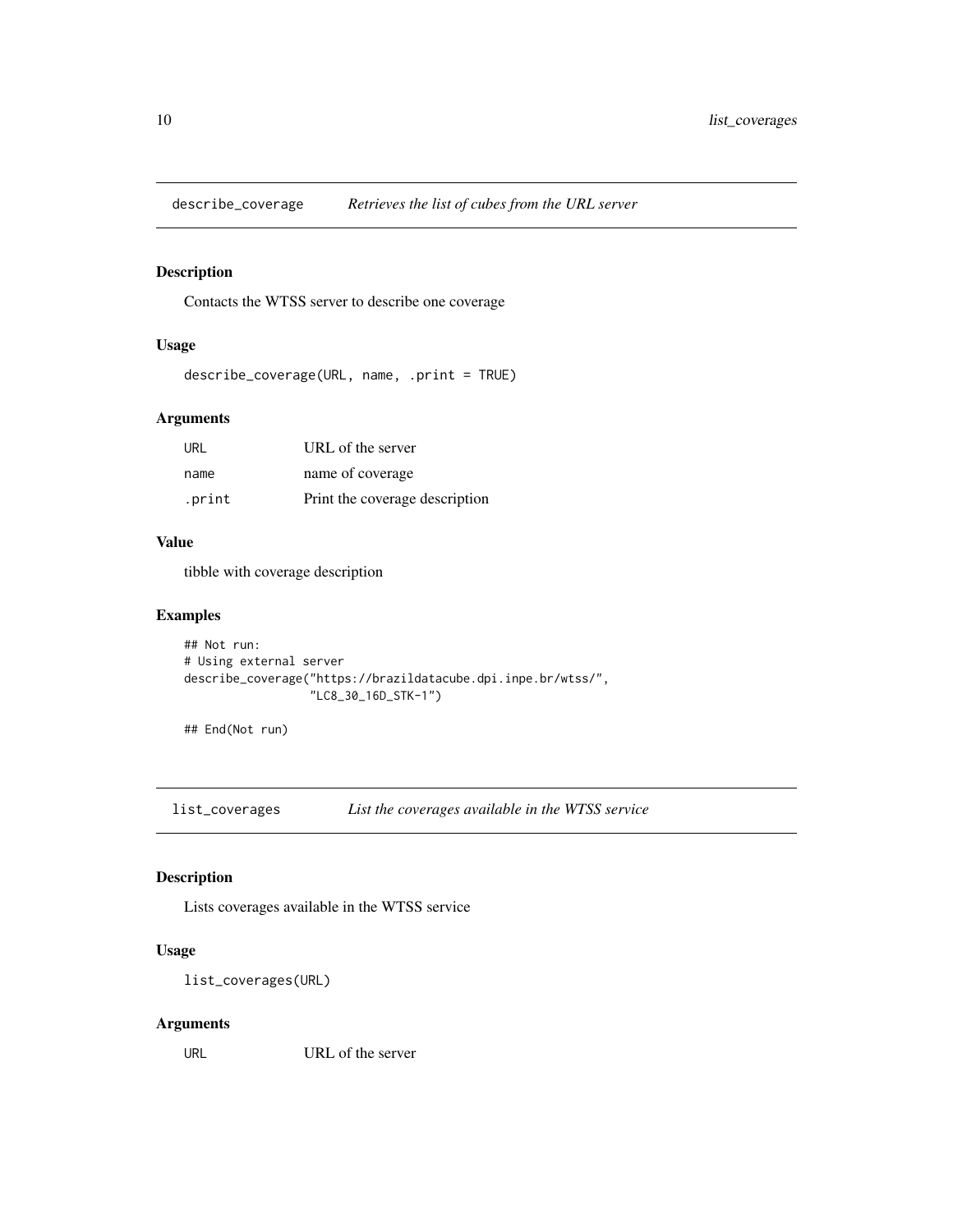<span id="page-10-0"></span>ndvi\_ts 11

#### Value

vector with coverage name

#### Examples

```
## Not run:
# Using external server
list_coverages("https://brazildatacube.dpi.inpe.br/wtss/")
```
## End(Not run)

ndvi\_ts *Example time series from MOD13Q1 product.*

#### Description

A dataset containing a wtss tibble, with extracted time series.

#### Usage

```
data("ndvi_ts")
```
#### Format

A wtss tibble with 388 samples. A wtss tibble contains data and metadata. The first six columns contain the metadata: satellite, sensor, spatial and temporal information, and the coverage from where the data has been extracted. The spatial location is given in longitude and latitude coordinates for the "WGS84" ellipsoid. The 'time\_series' column contains the time series data for each spatiotemporal location.

<span id="page-10-1"></span>plot *Generic interface for ploting time series*

#### Description

Given a tibble with a set of time series, plot them.

#### Usage

```
## S3 method for class 'wtss'
plot(x, y, ..., colors = "Dark2")
```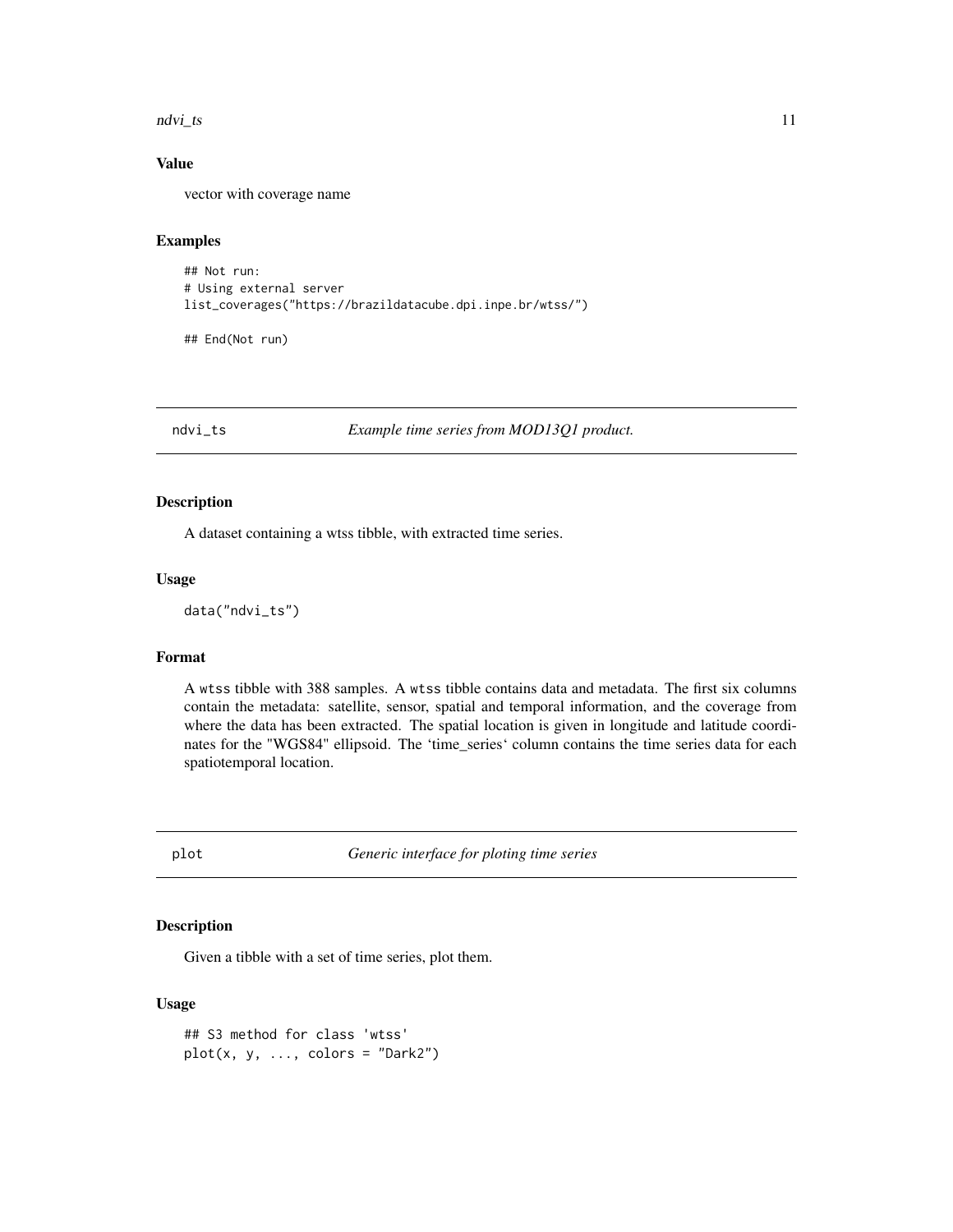<span id="page-11-0"></span>12 time\_series

#### Arguments

| X      | object of class "wtss"                                                 |
|--------|------------------------------------------------------------------------|
| y      | ignored                                                                |
| .      | further specifications for plot.                                       |
| colors | Color pallete to be used (based on Color Brewer - default is "Dark2"). |

#### Value

Input tibble (useful for chaining functions).

#### Author(s)

Gilberto Camara, <gilberto.camara@inpe.br>

#### Examples

```
## Not run:
# Access to external service
# Read one time series from the WTSS server
# plot one time series
wtss_service <- "https://brazildatacube.dpi.inpe.br/wtss/"
ts <- Rwtss::time_series(
               wtss_service,
               name = "MOD13Q1-6",attributes = c("NDVI","EVI"),
               longitude = -45.00,
               lattice = -12.00,start_date = "2000-02-18",
               end_date = "2016-12-18",
               token = "YOUR-BDC-TOKEN")
plot(ts)
## End(Not run)
```
time\_series *Get time series*

#### Description

Retrieves the time series for a pair of coordinates

#### Usage

```
time_series(
 URL,
  name,
  attributes = NULL,
  longitude,
```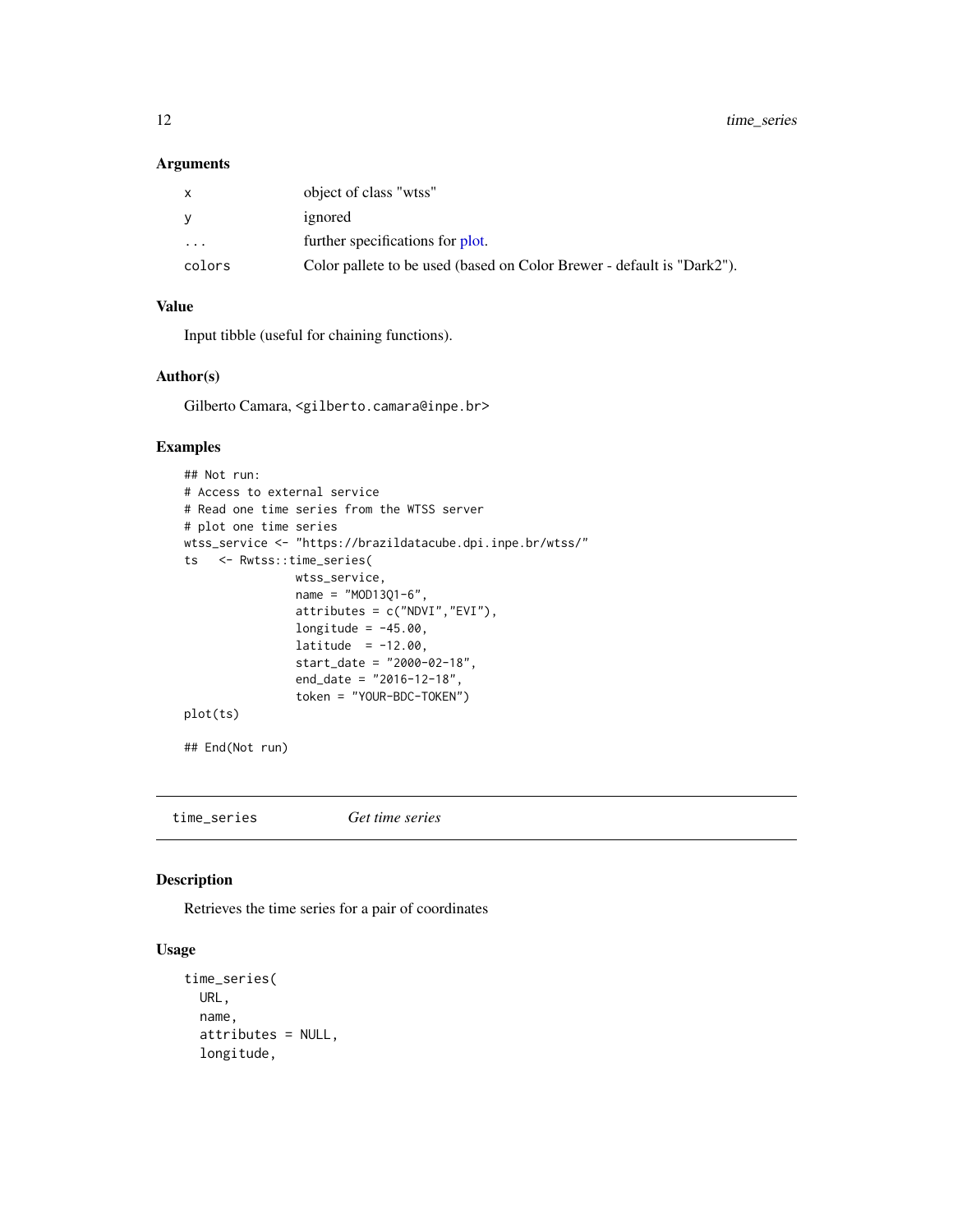#### time\_series 13

```
latitude,
  start_date = NULL,
  end_date = NULL,
  token = NULL,
  ...
\mathcal{L}
```
#### Arguments

| <b>URL</b> | URL of the server                                                         |
|------------|---------------------------------------------------------------------------|
| name       | Coverage name.                                                            |
| attributes | Vector of band names.                                                     |
| longitude  | Longitude in WGS84 coordinate system.                                     |
| latitude   | Latitude in WGS84 coordinate system.                                      |
| start_date | Start date in the format yyyy-mm-dd or yyyy-mm depending on the coverage. |
| end_date   | End date in the format yyyy-mm-dd or yyyy-mm depending on the coverage.   |
| token      | A character with token to be add in URL.                                  |
| $\cdot$    | Additional parameters that can be added in httr.                          |

#### Value

time series in a tibble format (NULL)

#### Author(s)

Gilberto Camara

#### Examples

```
## Not run:
# connect to a WTSS server
wtss_server <- "https://brazildatacube.dpi.inpe.br/wtss/"
# retrieve a time series
ndvi_ts <- Rwtss::time_series(wtss_server,
                              "LC8_30_16D_STK-1",
                              attributes = "NDVI",
                              latitude = -14.31,
                              longitude = -51.16,
                              token = "YOUR-BDC-TOKEN")
# plot the time series
plot(ndvi_ts)
```
## End(Not run)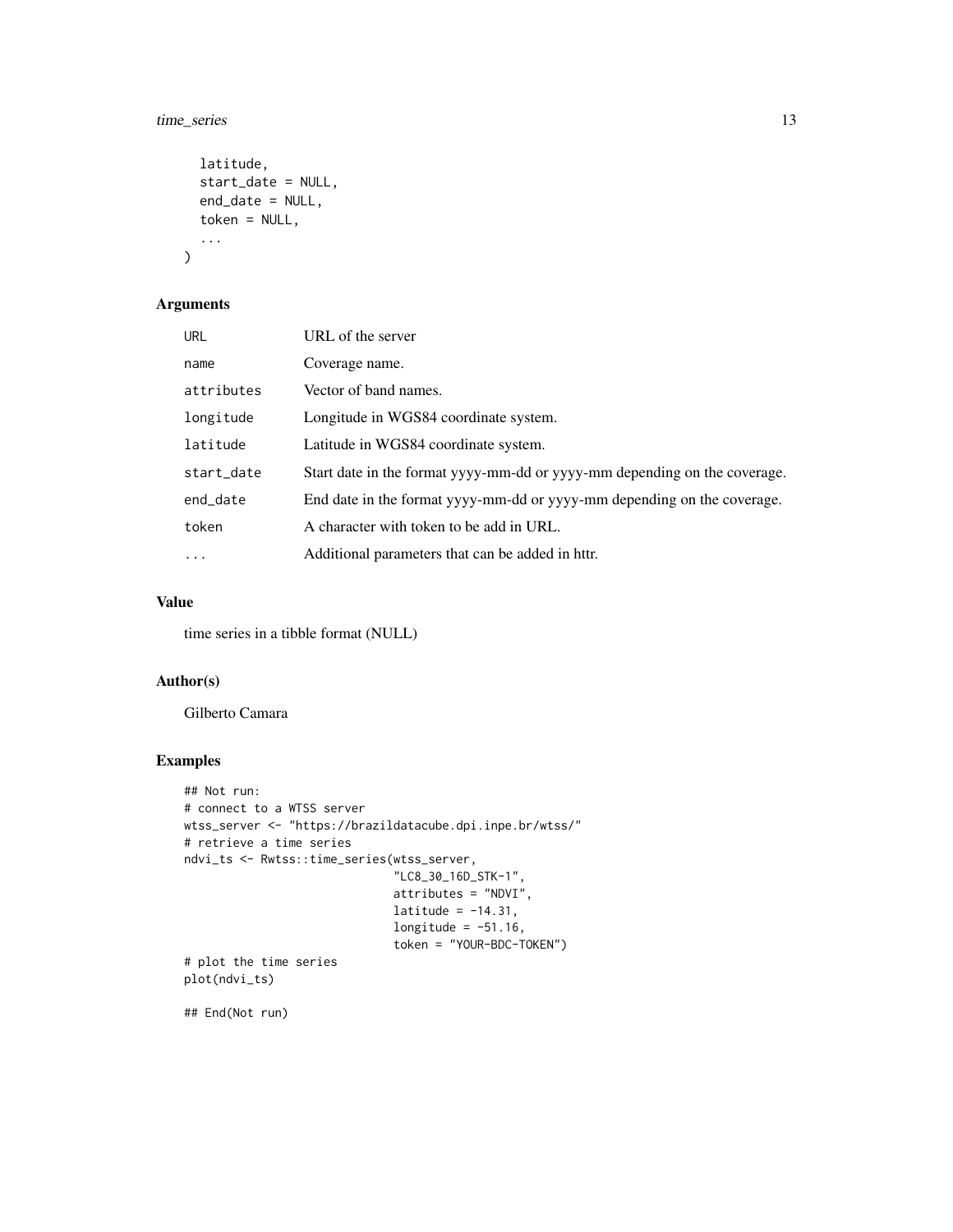<span id="page-13-0"></span>

Converts data from a wtss tibble to a time series "ts". A WTSS tibble contains data retrieved from a WTSS server. These data sets are time series with irregular intervals. Given that of many functions that use the R "ts" format, this function converts a time series (a tibble with data and metadata) to the "ts" format. Since "ts" requires regular time series, it interpolates the original irregular time series to a regular time series. To do this, the user needs to specify a period which is recognised by the "ts" format. This period can be either "month", "week", "day", "months", "weeks", "days" or 12, 52, 365. This function creates a new time series with the required frequency and intepolates the missing values using spline interpolation from the "zoo" package (zoo::na.spline).

#### Usage

wtss\_to\_ts(data, band = NULL, period = "week")

#### **Arguments**

| data   | A sits tibble with time series.                                                         |
|--------|-----------------------------------------------------------------------------------------|
| band   | Name of the band to be exported (optional if series has only one band)                  |
| period | One of c("month", "week", "day"), c("months", "weeks", "days") or $c(12, 52, )$<br>365) |

#### Value

A time series in the ts format.

#### Author(s)

Gilberto Camara, <gilberto.camara@inpe.br>

#### Examples

```
## Not run:
# connect to a WTSS server
wtss_service <- "https://brazildatacube.dpi.inpe.br/wtss/"
# retrieve a time series
ts_wtss <- Rwtss::time_series(
                 wtss_service,
                 "MOD13Q1-6",
                 c("NDVI","EVI"),
                 longitude = -45.00,
                 lattice = -12.00,start_date = "2000-02-18",
                 end_date = "2016-12-18",
                 token = "YOUR-BDC-TOKEN")
```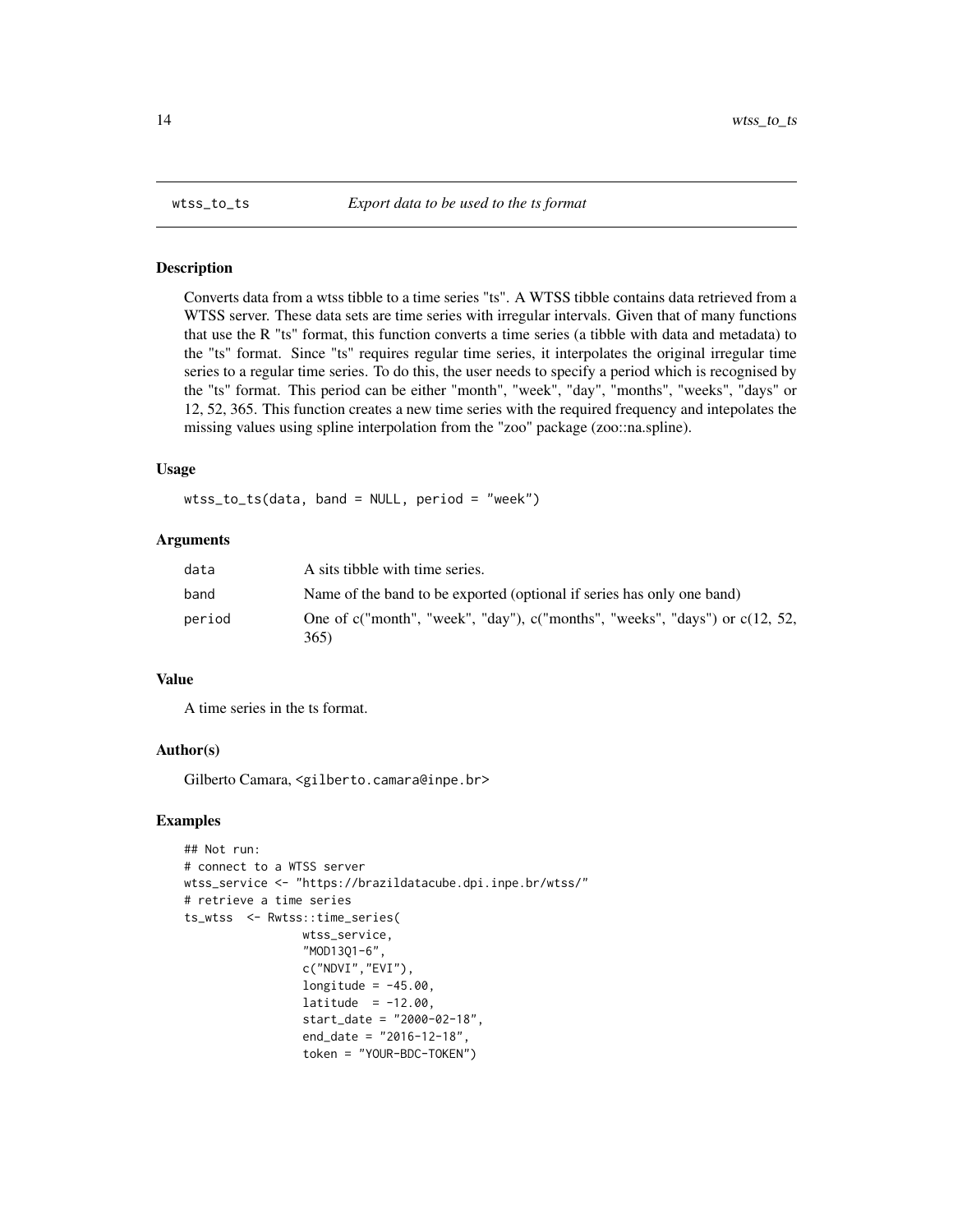### <span id="page-14-0"></span>wtss\_to\_zoo 15

```
# convert to ts
ts <- Rwtss::wtss_to_ts(ts_wtss, band = "NDVI")
## End(Not run)
```
#### wtss\_to\_zoo *Export data to be used to the zoo format*

#### Description

Converts data from a tibble to a list of a zoo series.

#### Usage

wtss\_to\_zoo(data, band = NULL)

#### Arguments

| data | A tibble with time series.                                        |
|------|-------------------------------------------------------------------|
| band | Name of the band to be exported (if NULL all bands are exported). |

#### Value

List of time series in zoo format.

#### Author(s)

Gilberto Camara, <gilberto.camara@inpe.br>

#### Examples

```
## Not run:
# retrieve a time series
wtss_service <- "https://brazildatacube.dpi.inpe.br/wtss/"
ts_wtss <- Rwtss::time_series(
                 wtss_service,
                 "MOD13Q1-6",
                 c("NDVI","EVI"),
                 longitude = -45.00,
                 lattice = -12.00,start_date = "2000-02-18",
                 end_date = "2016-12-18",
                 token = "YOUR-BDC-TOKEN")
# convert to zoo
zoo.lst <- Rwtss::wtss_to_zoo(ts_wtss)
```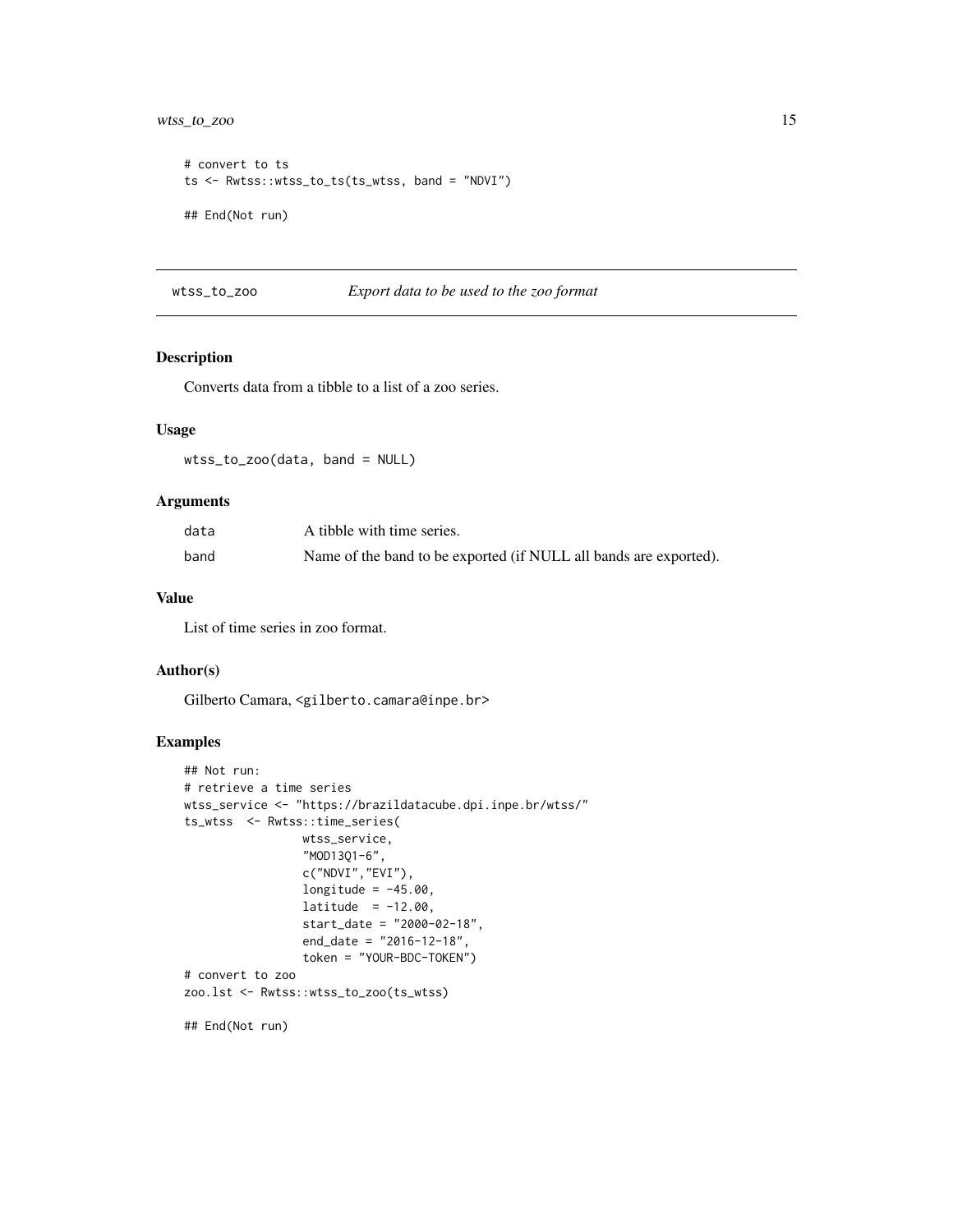<span id="page-15-0"></span>%>% *Pipe*

### Description

Magrittr compound assignment pipe-operator.

# Arguments

lhs, rhs A visualisation and a function to apply to it.